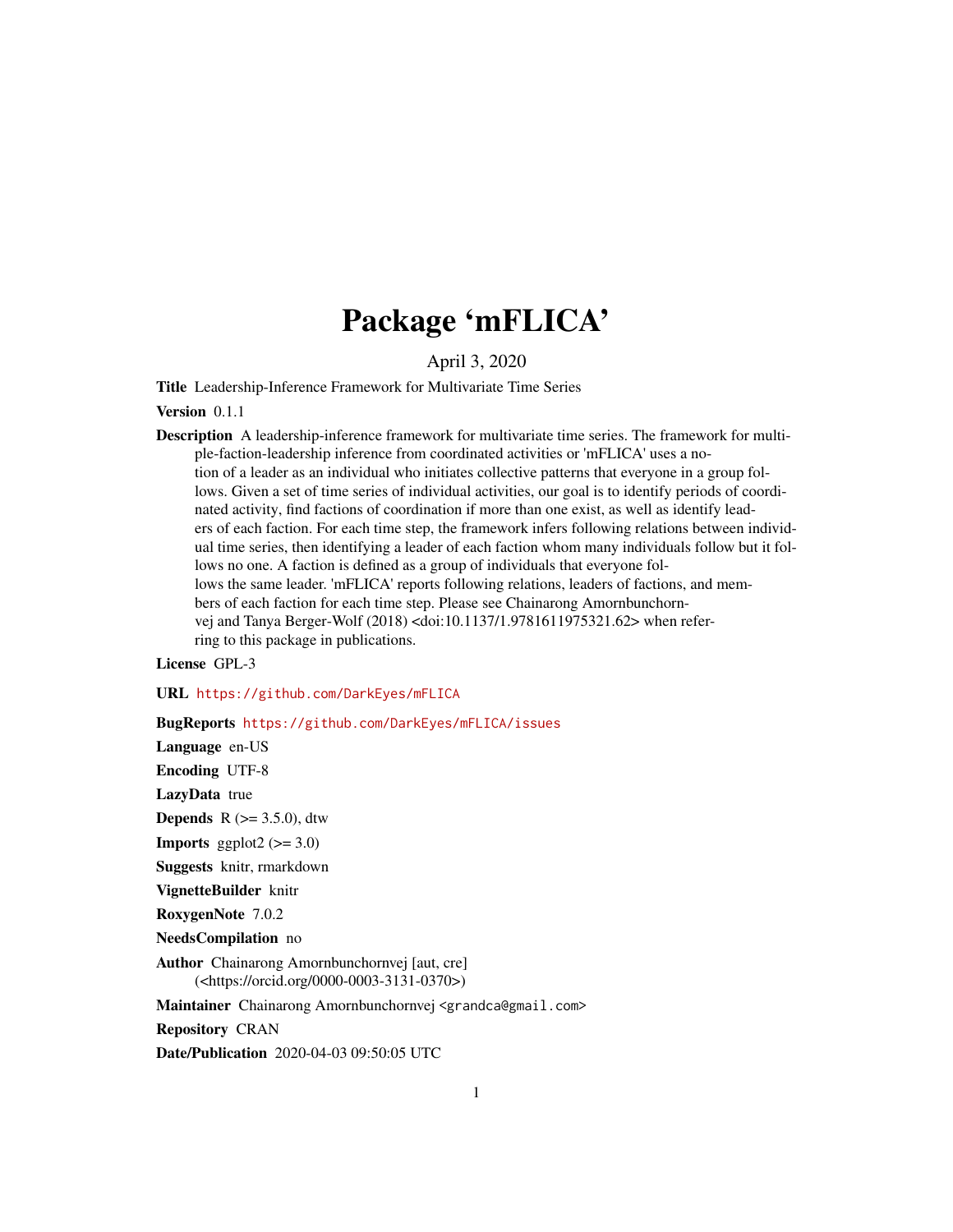## <span id="page-1-0"></span>R topics documented:

| Index |  |  |  |  |  |  |  |  |  |  |  |  |  |  |  |  |  |
|-------|--|--|--|--|--|--|--|--|--|--|--|--|--|--|--|--|--|
|       |  |  |  |  |  |  |  |  |  |  |  |  |  |  |  |  |  |
|       |  |  |  |  |  |  |  |  |  |  |  |  |  |  |  |  |  |
|       |  |  |  |  |  |  |  |  |  |  |  |  |  |  |  |  |  |
|       |  |  |  |  |  |  |  |  |  |  |  |  |  |  |  |  |  |
|       |  |  |  |  |  |  |  |  |  |  |  |  |  |  |  |  |  |
|       |  |  |  |  |  |  |  |  |  |  |  |  |  |  |  |  |  |
|       |  |  |  |  |  |  |  |  |  |  |  |  |  |  |  |  |  |
|       |  |  |  |  |  |  |  |  |  |  |  |  |  |  |  |  |  |
|       |  |  |  |  |  |  |  |  |  |  |  |  |  |  |  |  |  |
|       |  |  |  |  |  |  |  |  |  |  |  |  |  |  |  |  |  |

followingNetwork *followingNetwork function*

#### Description

followingNetwork is a support function for calculating a following network of a set of time series

#### Usage

```
followingNetwork(TS, timeLagWindow, lagWindow = 0.1, sigma = 0.1)
```
#### Arguments

| TS.           | is a set of time series where $TS[i, t, d]$ is a numeric value of ith time series at<br>time t and dimension d.                       |
|---------------|---------------------------------------------------------------------------------------------------------------------------------------|
| timeLagWindow | is a maximum possible time delay in the term of time steps.                                                                           |
| lagWindow     | is a maximum possible time delay in the term of percentage of time length of<br>TS.                                                   |
| sigma         | is a threshold of following relation. It is used to discretize an adjacency matrix<br>adjWeightedMat to be a binary matrix adjBinMat. |

#### Value

This function returns adjacency matrices of a following network of TS.

|           | adjWeightedMat An adjacency matrix of a following network s.t. if adjWeightedMat[i,j]>0,<br>then $TS[i, 1]$ follows $TS[j, 1]$ with a degree adjWeightedMat $[i, j]$ . |
|-----------|------------------------------------------------------------------------------------------------------------------------------------------------------------------------|
| adiBinMat | A binary version of adjWeightedMat s.t. adjBinMat $[i, j] < -$ (adjWeightedMat $[i, j]$<br>$\ge$ =sigma) for any i, j.                                                 |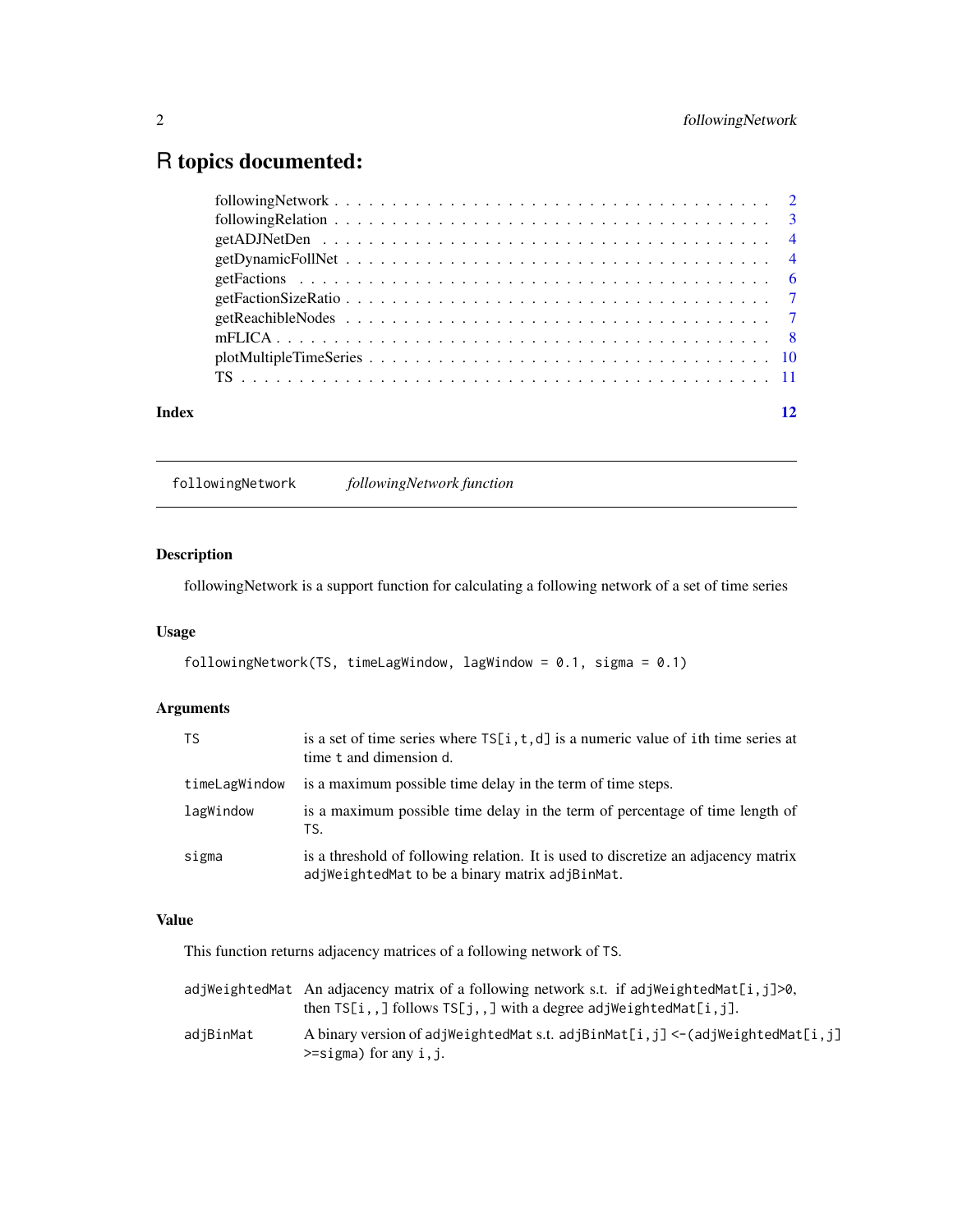#### <span id="page-2-0"></span>followingRelation 3

## Examples

# Run the function

```
out<-followingNetwork(TS=mFLICA::TS[,60:90,],sigma=0.5)
```
followingRelation *followingRelation*

#### Description

followingRelation is a function that infers whether Y follows X.

#### Usage

```
followingRelation(Y, X, timeLagWindow, lagWindow = 0.1)
```
#### Arguments

| Y             | is a T-by-D matrix of numerical time series of a follower                                                                                                                                   |
|---------------|---------------------------------------------------------------------------------------------------------------------------------------------------------------------------------------------|
| X             | is a T-by-D matrix numerical time series of a leader                                                                                                                                        |
| timeLagWindow | is a maximum possible time delay in the term of time steps.                                                                                                                                 |
| lagWindow     | is a maximum possible time delay in the term of percentage of length $(X)$ . If<br>$time$ LagWindow is missing, then timeLagWindow=ceiling(lagWindow*length $(X)$ ).<br>The default is 0.2. |

#### Value

This function returns a list of following relation variables below.

| follVal     | is a following-relation value s.t. if followed is positive, then Y follows X. If<br>foll Val is negative, then X follows Y. Otherwise, if foll Val is zero, there is no       |
|-------------|-------------------------------------------------------------------------------------------------------------------------------------------------------------------------------|
|             | following relation between X, Y.                                                                                                                                              |
| dtwIndexVec | is a numeric vector of index-warping difference: $dtwIndexVec[k] = dtwOut\$index1[k]$<br>- dtwOut\$index2[k] where dtwOut is the output from dtw::dtw(x=Y,y=X) func-<br>tion. |

#### Examples

```
# Load example data
```

```
leader<- mFLICA::TS[1,1:200,]
follower<- mFLICA::TS[2,1:200,]
```

```
# Run the function
```
out<-followingRelation(Y=follower,X=leader)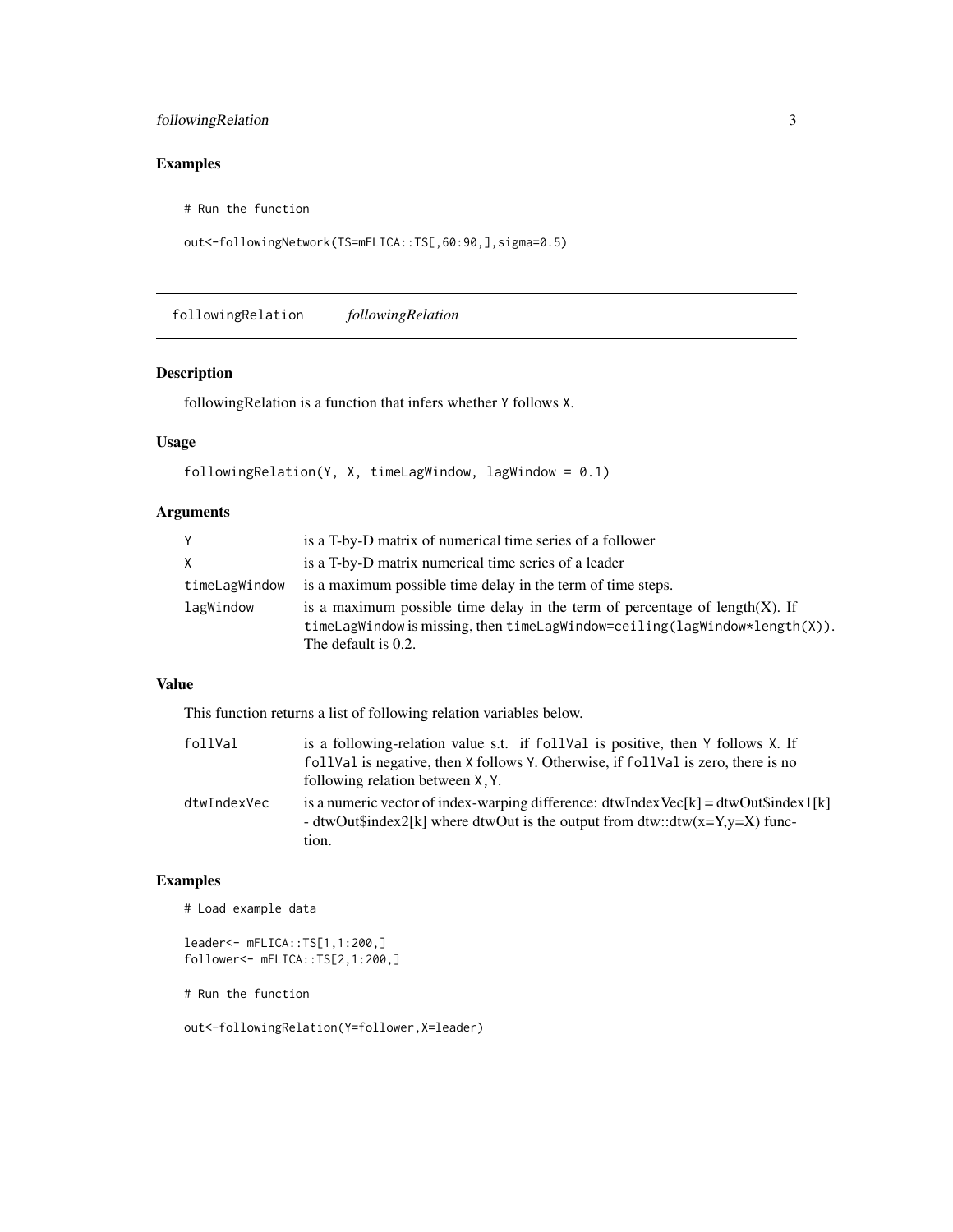<span id="page-3-0"></span>

getADJNetDen is a support function for calculating a network density of a network.

#### Usage

```
getADJNetDen(adjMat)
```
#### Arguments

adjMat is an adjacency matrix of a dominant-distribution network.

#### Value

This function returns a value of network density of of a network for a given adjMat.

#### Examples

```
# Given an example of adjacency matrix
A<-matrix(FALSE,5,5)
A[2,1]<-TRUE
A[c(3,4),2]<-TRUE
# Get a network density of an adjacency matrix
getADJNetDen(adjMat=A)
```
getDynamicFollNet *getDynamicFollNet function*

#### Description

getDynamicFollNet is a support function for calculating a dynamic following network of a set of time series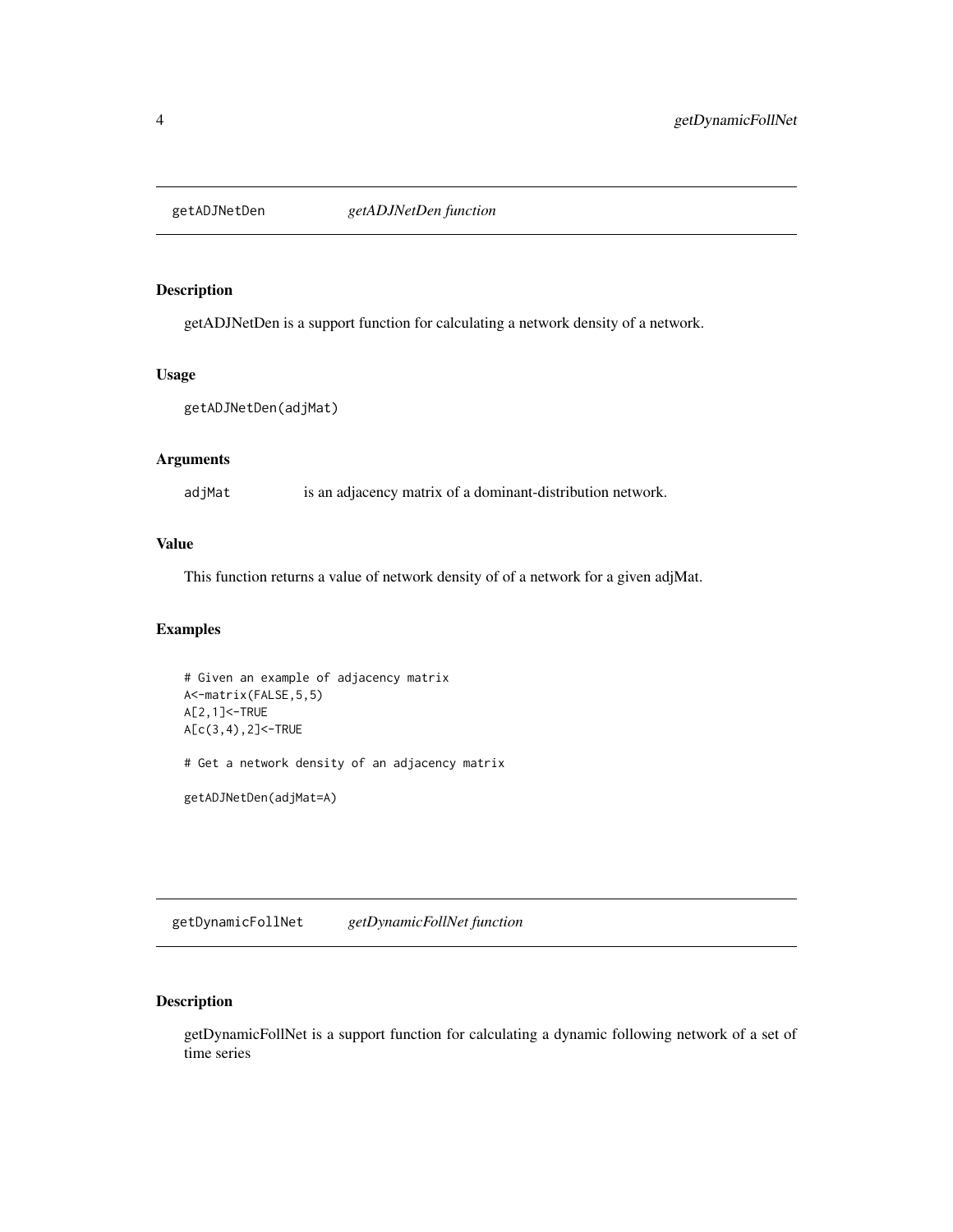#### getDynamicFollNet 5

#### Usage

```
getDynamicFollNet(
  TS,
  timeWindow,
  timeShift,
  sigma = 0.5,
  lagWindow = 0.1,silentFlag = FALSE
\mathcal{L}
```
#### Arguments

| <b>TS</b>  | is a set of time series where $TS[i, t, d]$ is a numeric value of ith time series at<br>time t and dimension d.                          |
|------------|------------------------------------------------------------------------------------------------------------------------------------------|
| timeWindow | is a time window parameter that limits a length of each sliding window. The<br>default is 10 percent of time series length.              |
| timeShift  | is a number of time steps a sliding window shifts from a previous window to the<br>next one. The default is 10 percent of time Window.   |
| sigma      | is a threshold of following relation. The default is 0.5.                                                                                |
| lagWindow  | is a maximum possible time delay in the term of percentage of time length of<br>time Window supplying to the following Network function. |
| silentFlag | is a flag that prohibit the function to print the current status of process.                                                             |

#### Value

This function returns adjacency matrices of a dynamic following network of TS as well as the corresponding time series of network densities.

| dyNetWeightedMat        |                                                                                                                                                                                      |
|-------------------------|--------------------------------------------------------------------------------------------------------------------------------------------------------------------------------------|
|                         | An adjacency matrix of a dynamic following network s.t. if dyNetWeightedMat[i, j, t]>0,<br>then $TS[i, j]$ follows $TS[j, j]$ at time t with a degree dyNetWeightedMat $[i, j, t]$ . |
| dyNetBinMat             | A binary version of dyNetWeightedMat s.t. dyNetWeightedMat[i,j,t] <-(dyNetWeightedMat[i,j,t]<br>$\ge$ =sigma) for any i, j, t.                                                       |
| dyNetWeightedDensityVec |                                                                                                                                                                                      |
|                         | A time series of dynamic network densities of dynetweighted Mat                                                                                                                      |
| dyNetBinDensityVec      |                                                                                                                                                                                      |
|                         | A time series of dynamic network densities of dyNetBinDensityVec                                                                                                                     |

#### Examples

```
# Run the function
out<-getDynamicFollNet(TS=mFLICA::TS[,1:10,],timeWindow=5,timeShift = 5,sigma=0.5)
```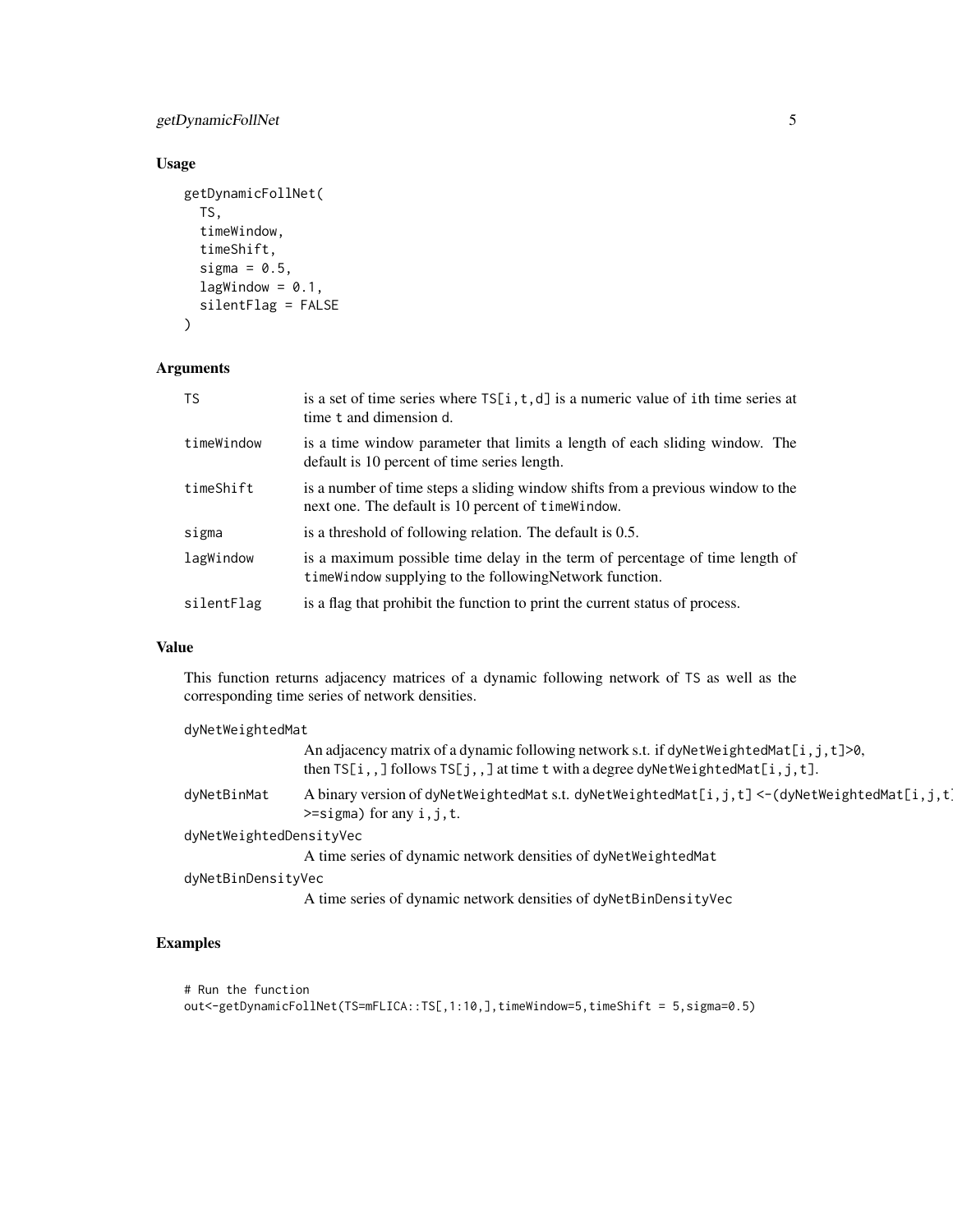<span id="page-5-0"></span>

getFactions is a support function for inferring faction leaders and their members as well as a faction size ratio of each faction. Leaders are nodes that have zero outgoing degree. Members of leader A's faction are nodes that have some directed path to A in a following network.

#### Usage

```
getFactions(adjMat)
```
#### Arguments

adjMat is an adjacency matrix of a following network.

#### Value

This function returns a list of leader IDs, a list of faction members, and network densities of factions.

| leaders          | is a list of faction leader IDs                                                                                                                                                                  |
|------------------|--------------------------------------------------------------------------------------------------------------------------------------------------------------------------------------------------|
|                  | <code>factionMembers is</code> a list of members of factions where <code>factionMembers[[i]]</code> is a list of faction<br>members of a leader leaders [ $i$ ]'s faction.                       |
| factionSizeRatio |                                                                                                                                                                                                  |
|                  | is a vector of faction size ratio of each faction. faction SizeRatio[i] is a<br>number of edges within a leader leaders [i]'s faction divided by N choose 2<br>where N is a number of all nodes. |

#### Examples

# Given an example of adjacency matrix A<-matrix(FALSE,5,5) A[2,1]<-TRUE A[c(3,4),2]<-TRUE A[5,3]<-TRUE # Get faction leaders and their members as well as a network density of each faction.

out<-getFactions(adjMat=A)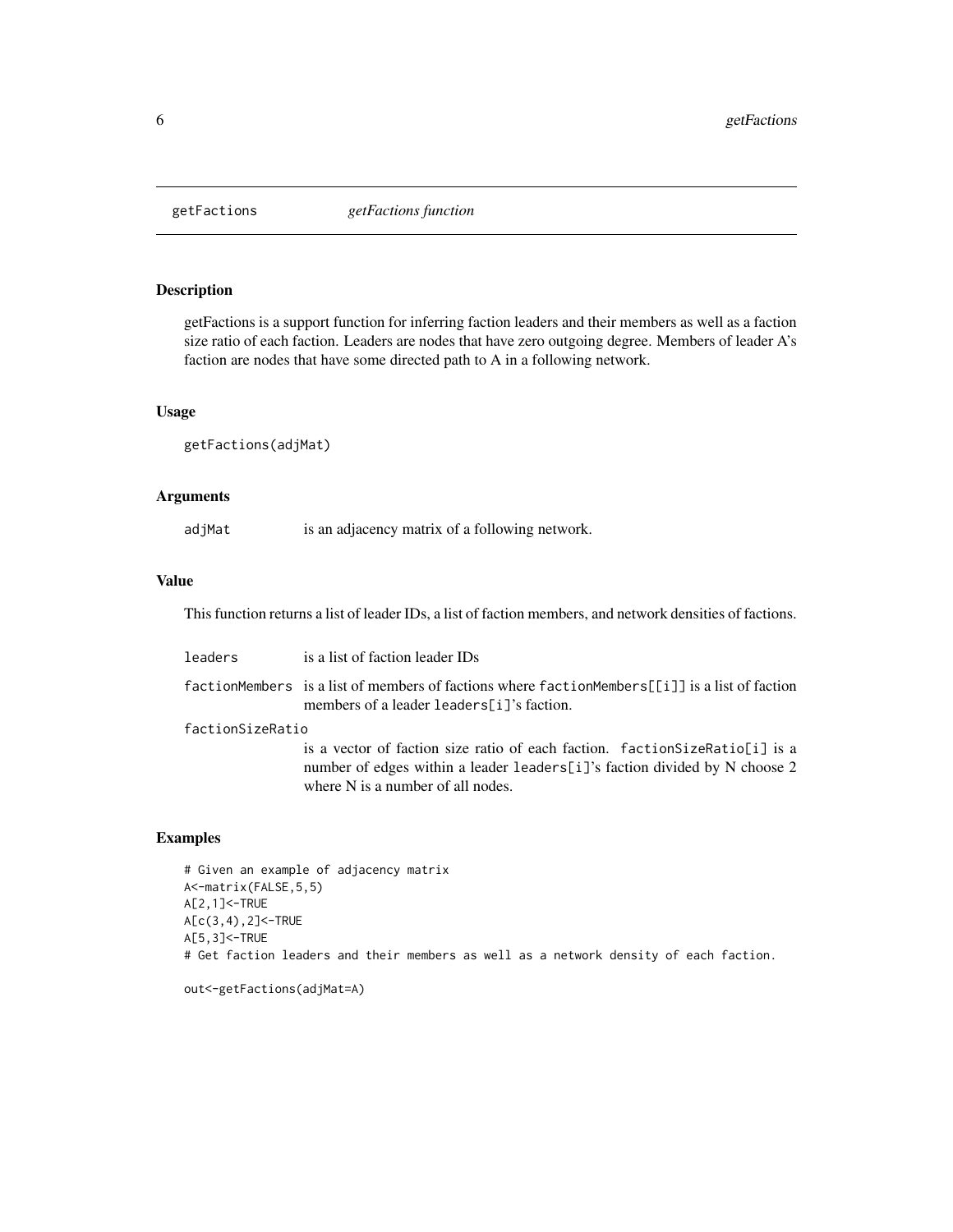<span id="page-6-0"></span>getFactionSizeRatio is a support function for calculating a faction size ratio of a given faction. A faction size ratio is a number of edges that connect between faction-member nodes divided by a number of total nodes within a following network.

#### Usage

getFactionSizeRatio(adjMat, members)

#### Arguments

| adjMat  | is an adjacency matrix of a dominant-distribution network. |
|---------|------------------------------------------------------------|
| members | is a list of member IDs of a given faction.                |

#### Value

This function returns a faction size ratio of a given faction.

#### Examples

```
# Given an example of adjacency matrix
A<-matrix(FALSE,5,5)
A[2,1]<-TRUE
A[c(3,4),2]<-TRUE
# Get a faction size ratio of a given faction
getFactionSizeRatio(adjMat=A,members=c(1,2,3,4))
```
getReachibleNodes *getReachibleNodes function*

#### Description

getReachibleNodes is a support function for inferring reachable nodes that have some directed path to a node targetNode.

#### Usage

getReachibleNodes(adjMat, targetNode)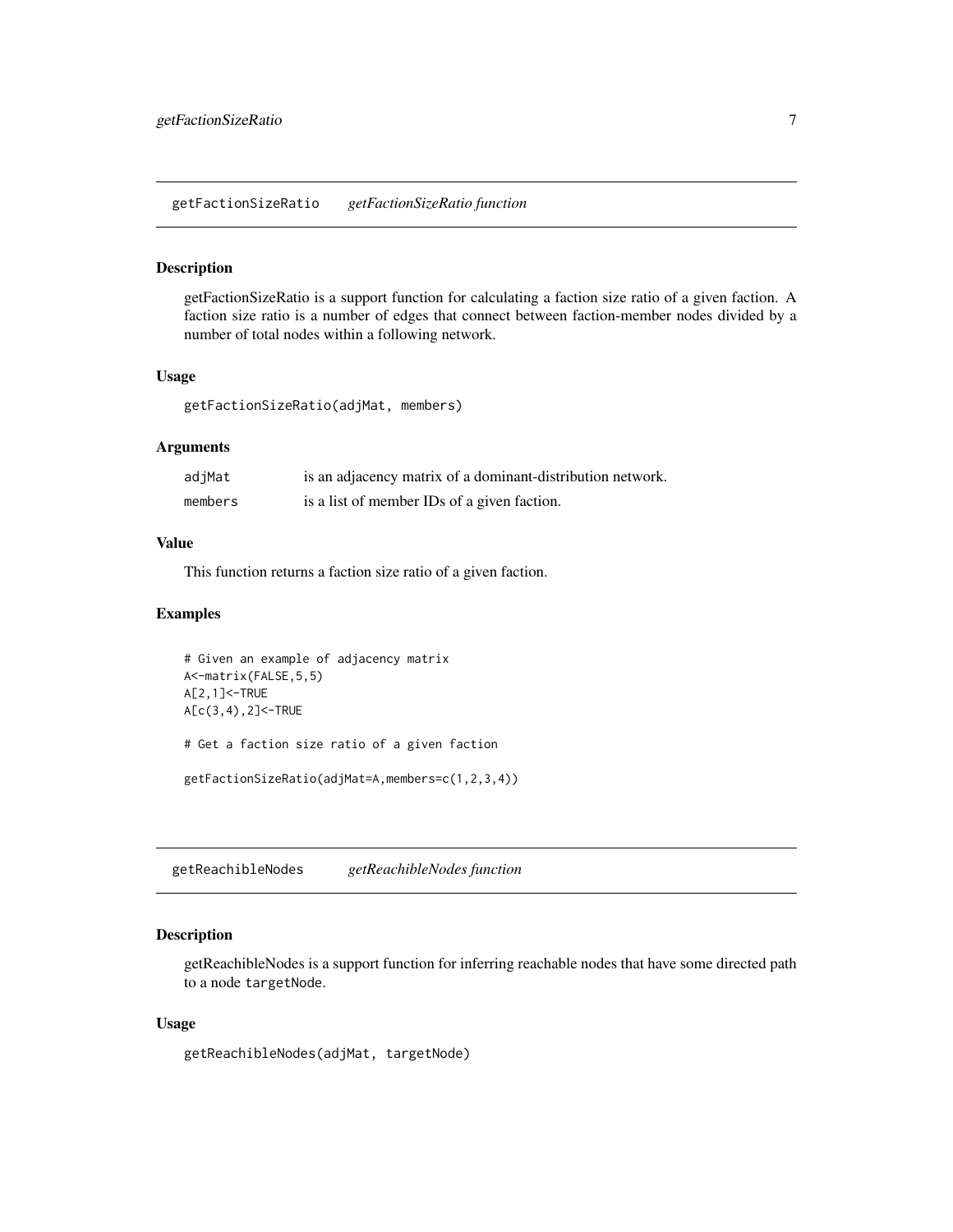#### <span id="page-7-0"></span>Arguments

| adjMat     | is an adjacency matrix of a following network of which its elements are binary:<br>zero for no edge, and one for having an edge. |
|------------|----------------------------------------------------------------------------------------------------------------------------------|
| targetNode | is a node in a graph that we want to find a set of nodes that can reach this target<br>node via some paths.                      |

#### Value

This function returns a set of node IDs followers that have some directed path to a node targetNode.

#### Examples

```
# Given an example of adjacency matrix
A<-matrix(FALSE,5,5)
A[2,1]<-TRUE
A[c(3,4),2]<-TRUE
A[5,3]<-TRUE
# Get a set of reachable nodes of targetNode.
```
followers<-getReachibleNodes(adjMat=A,targetNode=1)\$followers

mFLICA *mFLICA: leadership-inference framework for multivariate time series*

#### Description

A leadership-inference framework for multivariate time series. The framework uses a notion of a leader as an individual who initiates collective patterns that everyone in a group follows. Given a set of time series of individual activities, our goal is to identify periods of coordinated activity, find factions of coordination if more than one exist, as well as identify leaders of each faction. For each time step, the framework infers following relations between individual time series, then identifying a leader of each faction whom many individuals follow but it follows no one. A faction is defined as a group of individuals that everyone follows the same leader. mFLICA reports following relations, leaders of factions, and members of each faction for each time step. Please see Chainarong Amornbunchornvej and Tanya Berger-Wolf (2018) <doi:10.1137/1.9781611975321.62> when referring to this package in publications.

#### Usage

```
mFLICA(
  TS,
  timeWindow,
  timeShift,
  lagWindow = 0.1,
  sigma = 0.5,
  silentFlag = FALSE
)
```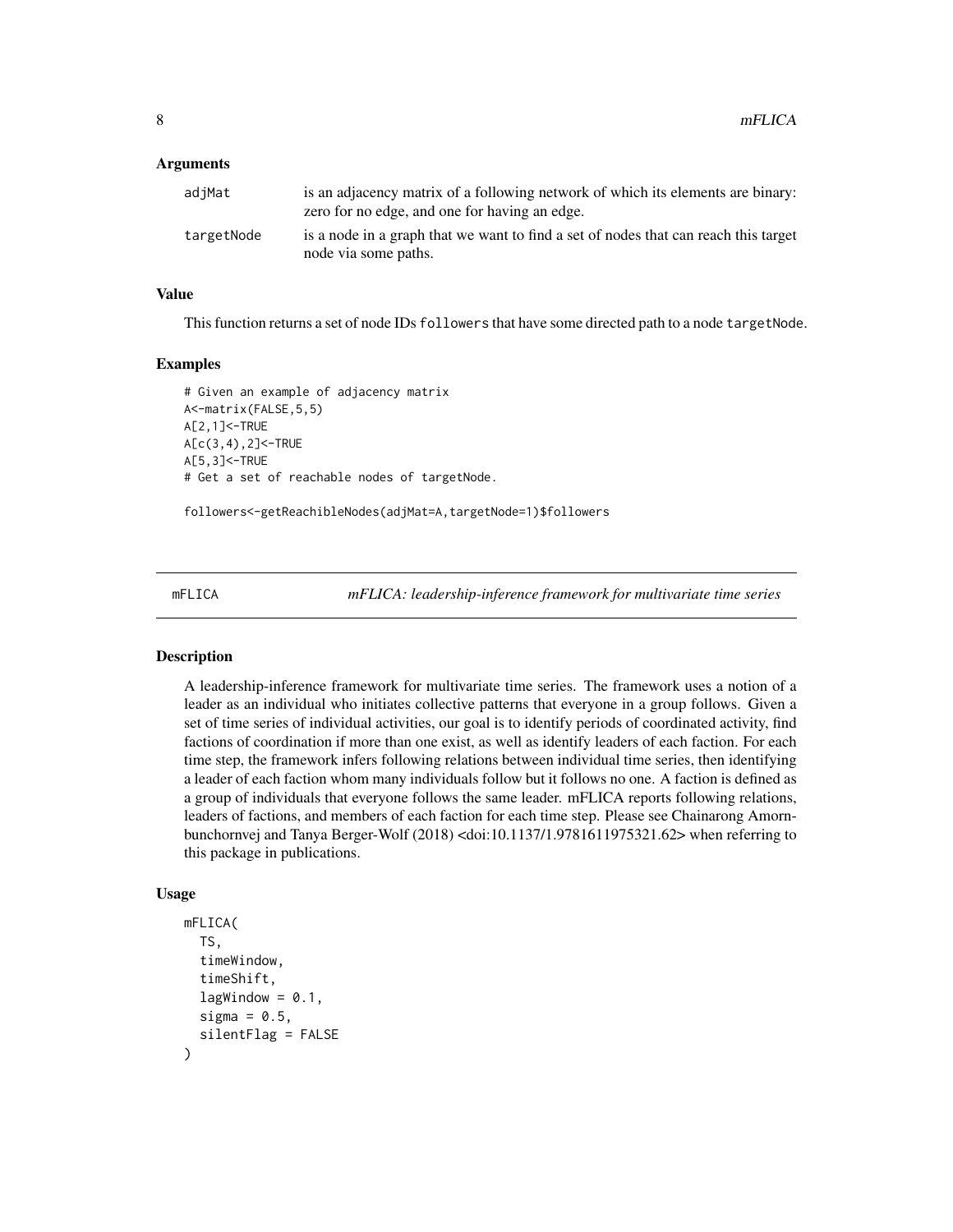#### mFLICA 9

#### **Arguments**

| <b>TS</b>  | is a set of time series where $TS[i, t, d]$ is a numeric value of ith time series at<br>time t and dimension d.                                   |
|------------|---------------------------------------------------------------------------------------------------------------------------------------------------|
| timeWindow | is a time window parameter that limits a length of each sliding window. The<br>default is 10 percent of time series length.                       |
| timeShift  | is a number of time steps a sliding window shifts from a previous window to the<br>next one. The default is 10 percent of time Window.            |
| lagWindow  | is a maximum possible time delay in the term of percentage of time length of<br>time Window supplying to the get Dynamic Foll Net function.       |
| sigma      | is a threshold of following relation. The default is 0.5. Note that if sigma is not<br>one, an individual might be a member of multiple factions. |
| silentFlag | is a flag that prohibit the function to print the current status of process.                                                                      |

#### Value

This function returns dynamic following networks, as well as leaders of factions, and members of each faction for each time step.

```
dyNetOut$dyNetWeightedMat
                 An adjacency matrix of a dynamic following network s.t. if dyNetWeightedMat[i,j,t]>0,
                 then TS[i,,] follows TS[j,,] at time t with a degree dyNetWeightedMat[i,j,t].
dyNetOut$dyNetBinMat
                 A binary version of dyNetWeightedMat s.t. dyNetWeightedMat[i,j,t] <-(dyNetWeightedMat[i,j,t]\ge=sigma) for any i, j, t.
dyNetOut$dyNetWeightedDensityVec
                 A time series of dynamic network densities of dyNetWeightedMat
dyNetOut$dyNetBinDensityVec
                 A time series of dynamic network densities of dyNetBinDensityVec
leadersTimeSeries
                 A time series of leaders of each faction where leadersTimeSeries[[t]] is a
                 set of leaders at time t. A number of factions is the same as a number of leaders.
factionMembersTimeSeries
                 A time series of sets of faction members where factionMembersTimeSeries[[t]][[k]]
                 is a set of faction-members at time t leading by a leader leadersTimeSeries[[t]][k].
factionSizeRatioTimeSeries
                 A time series of faction-size ratios of all individuals. A faction size ratio is
                 a number of edges that connect between faction-member nodes divided by a
                 number of total nodes within a following network. If a leader has a higher
                 faction-size ratio, then it has more followers than a leader with a lower faction-
                 size ratio. A faction-size ratio has a value between 0 and 1.
```
#### Author(s)

Chainarong Amornbunchornvej, <chai@ieee.org>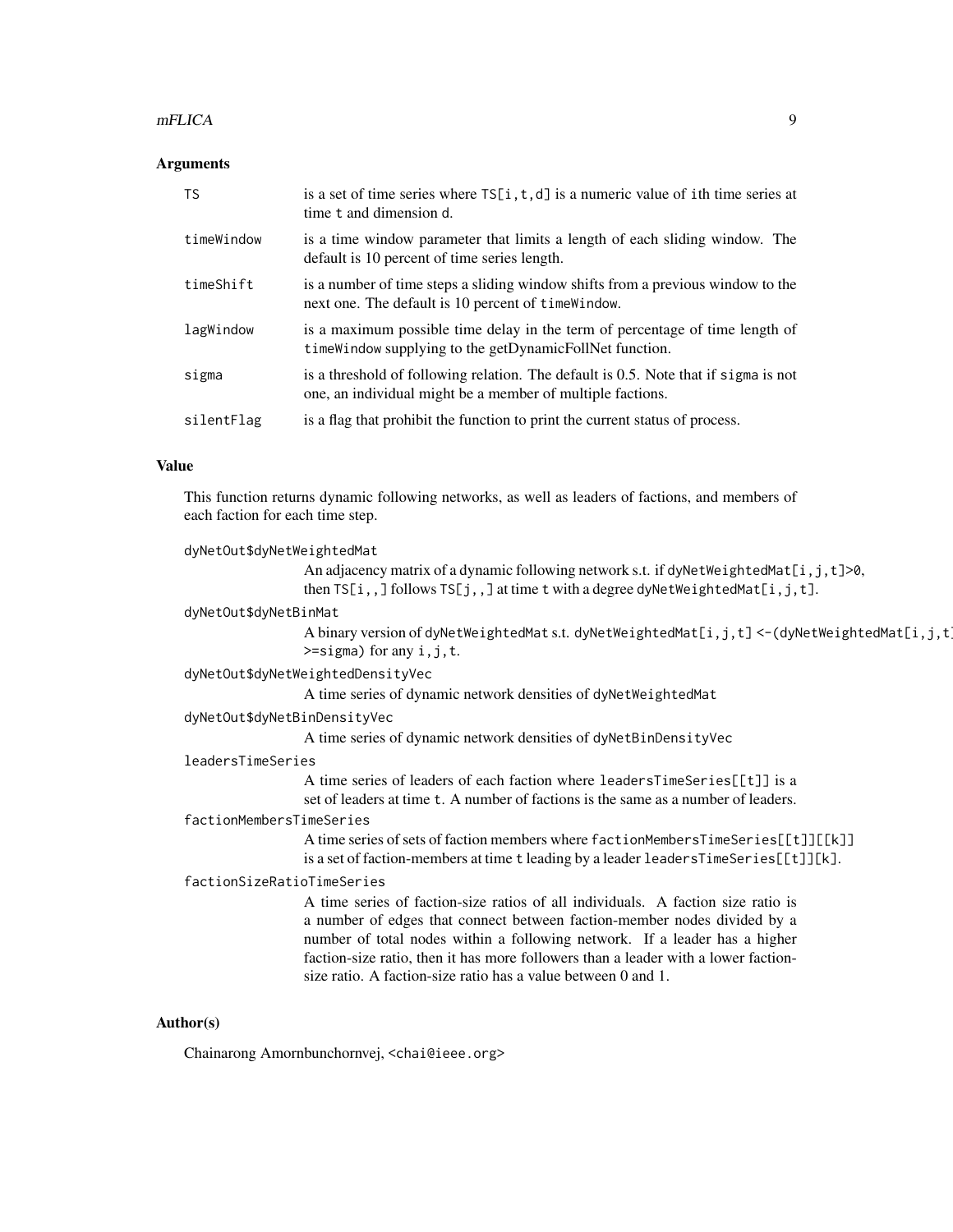#### <span id="page-9-0"></span>Examples

# Run the function

obj1<-mFLICA(TS=mFLICA::TS[,60:90,],timeWindow=10,timeShift=10,sigma=0.5)

# Plot time series of faction size ratios of all leaders

plotMultipleTimeSeries(TS=obj1\$factionSizeRatioTimeSeries, strTitle="Faction Size Ratios")

plotMultipleTimeSeries

*plotMultipleTimeSeries*

#### Description

plotMultipleTimeSeries is a function for visualizing time series

#### Usage

```
plotMultipleTimeSeries(TS, strTitle = "Time Series Plot", TSnames)
```
#### Arguments

| TS.      | is a set of time series where $TS[i, t, d]$ is a numeric value of ith time series at<br>time t and dimension d. |
|----------|-----------------------------------------------------------------------------------------------------------------|
| strTitle | is a string of the plot title                                                                                   |
| TSnames  | is a list of legend of X, Y where TS names [1] is a legend of X and TS names [2] is<br>a legend of Y.           |

## Value

This function returns an object of ggplot class.

#### Examples

```
# Run the function
plotMultipleTimeSeries(TS=mFLICA::TS[1:5,1:60,1])
```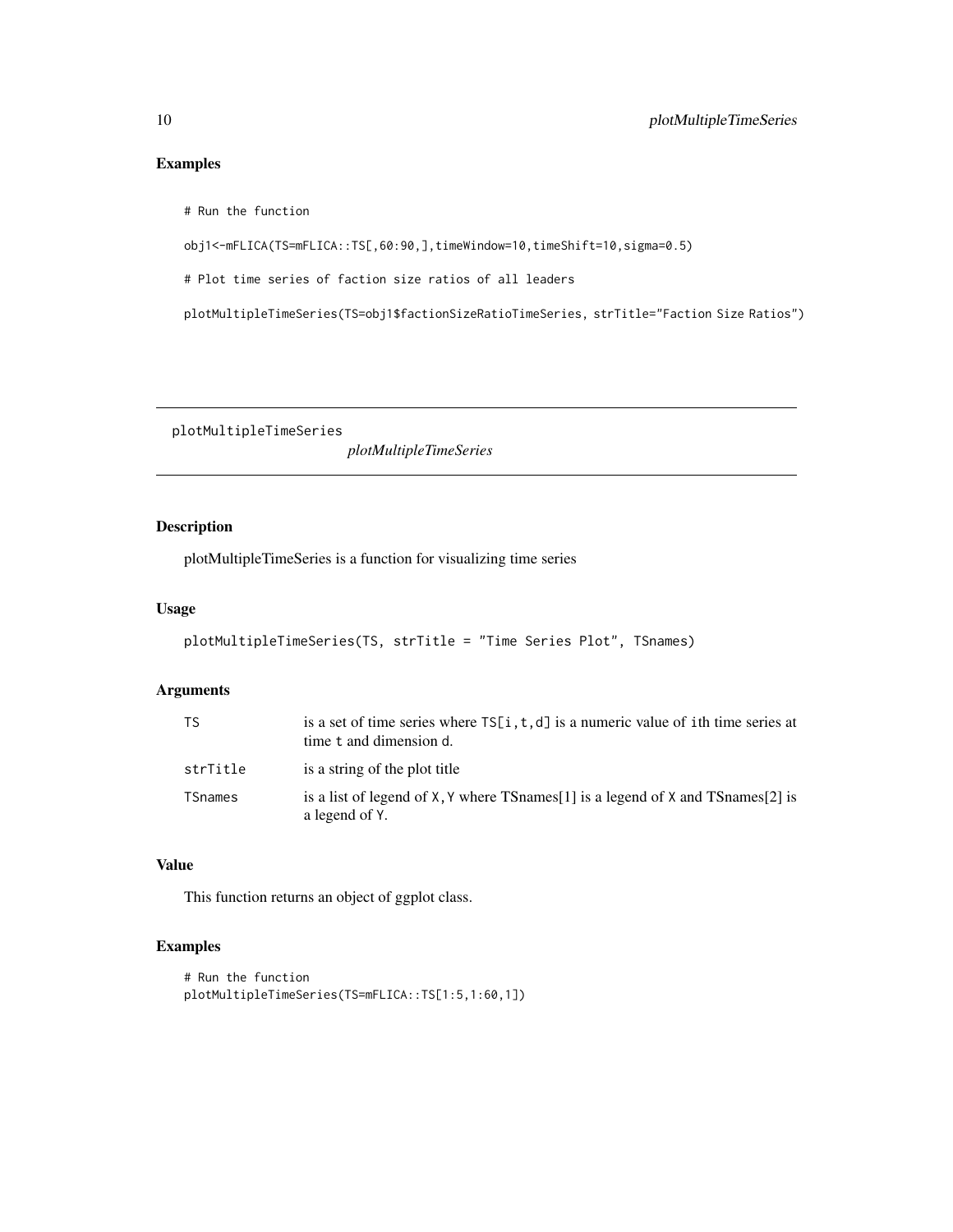<span id="page-10-0"></span>A dataset containing simulated trajectories of 30 individuals moving to form coordination in x-y coordinates. In the interval [1,200], ID1 leads the group and everyone follows. ID2 leads the group during the interval [201,400]. Lastly, ID3 leads the group during the interval [401,600]. The interval [601,800] is the time when everyone trying to stop moving.

#### Usage

TS

#### Format

An array with 30 rows of individuals, 800 columns of time steps, and 2 dimensions of coordinate (x,y):

TS It is a set of time series where  $TS[i, t, d]$  is a numeric value of ith time series at time t and dimension d. ...